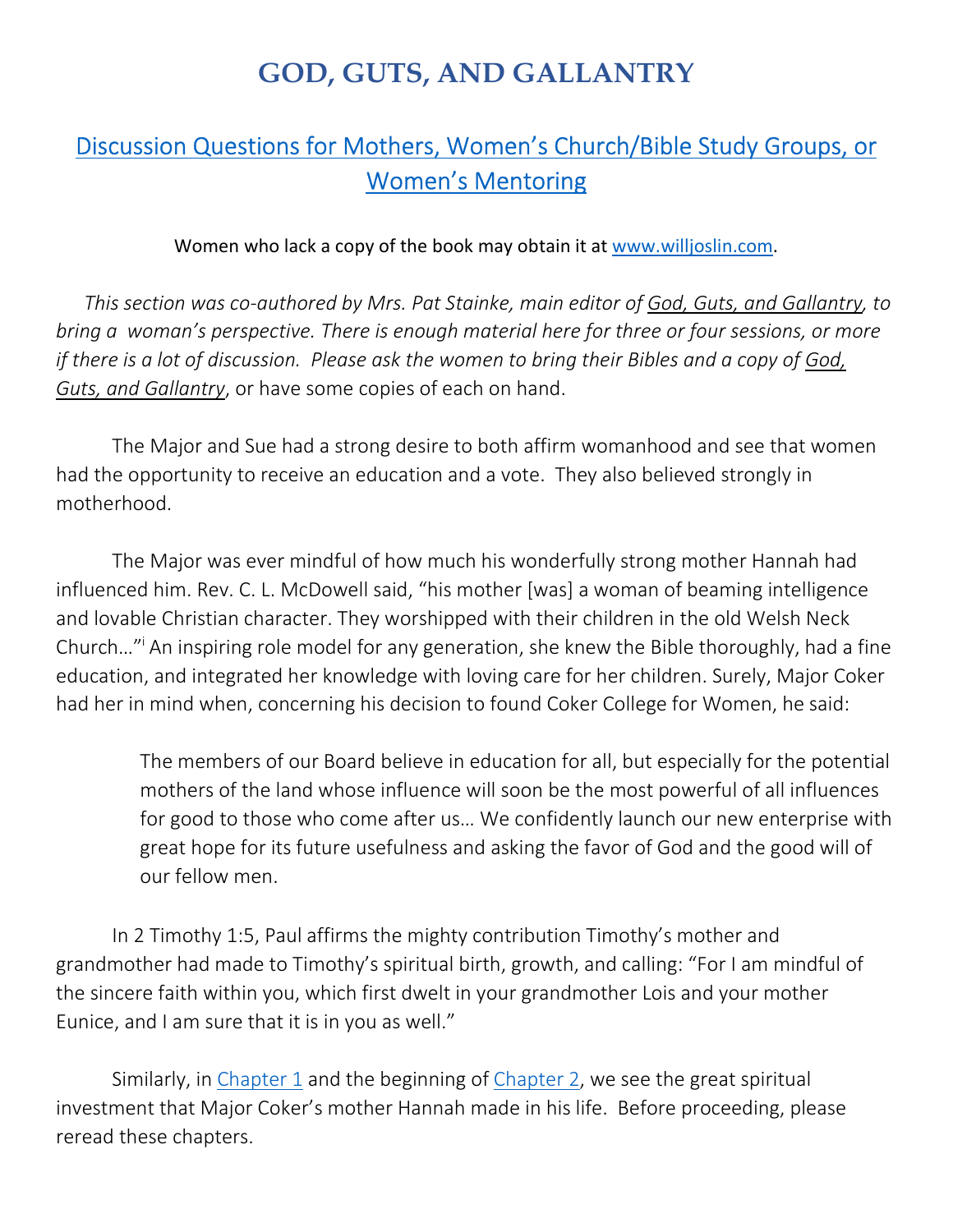- 1. In his boyhood, how was Major Coker's mother, Hannah, engaged in his life?
- 2. Looking at Major Coker's entire life, what effect do you think Hannah's careful spiritual guidance have on him?

As a group, pray for the young people, in and outside your family, whom you may influence. Can you pinpoint a few strategies to make your spiritual input into their lives a higher priority? When you are in a position to give them counsel, how is it usually received? Are there ways that you can make your spiritual coaching more effective?

- 3. Proverbs 15:2 underscores that the manner in which we teach children spiritual truth is important: "The tongue of the wise makes knowledge acceptable." And Psalm 19:10 says that God's word is "sweeter than honey." How can we present spiritual truth to our children or grandchildren in such a gracious way that they are inclined to receive it into their hearts?
- 4. Proverbs 22:6 says: "Train up a child in the way he should go; even when he is old, he will not depart from it." Are you taking the time to carefully invest in the relationships that you have with your children or grandchildren, to offer spiritual guidance, and to present a godly example for them to follow?
- 5. Is there anything more important than this kind of investment in our children and grandchildren?

James's mother was involved in his life and was a quality person he could lean on. She taught him to read before he began school at St. David's, and he had a healthy emotional connection with her. Also, she allowed him to play aggressively at school, as George Norwood observed.<sup>ii</sup> These factors helped James to build a reservoir of masculinity and emotional health that never ran dry. Even after he was crippled, he harbored no spite toward God or society, and only wanted to spend his life helping others.

If mothers and fathers want to produce constructive manhood in their boys, how might they help them to experience emotional intimacy, release anxiety through hard play, and to overcome shame?

Romans 5:1 says, "Therefore having been justified [unconditionally pardoned] by faith, we have peace with God through our Lord Jesus Christ." And Romans 8:1 assures us that "There is no condemnation for those who are in Christ Jesus."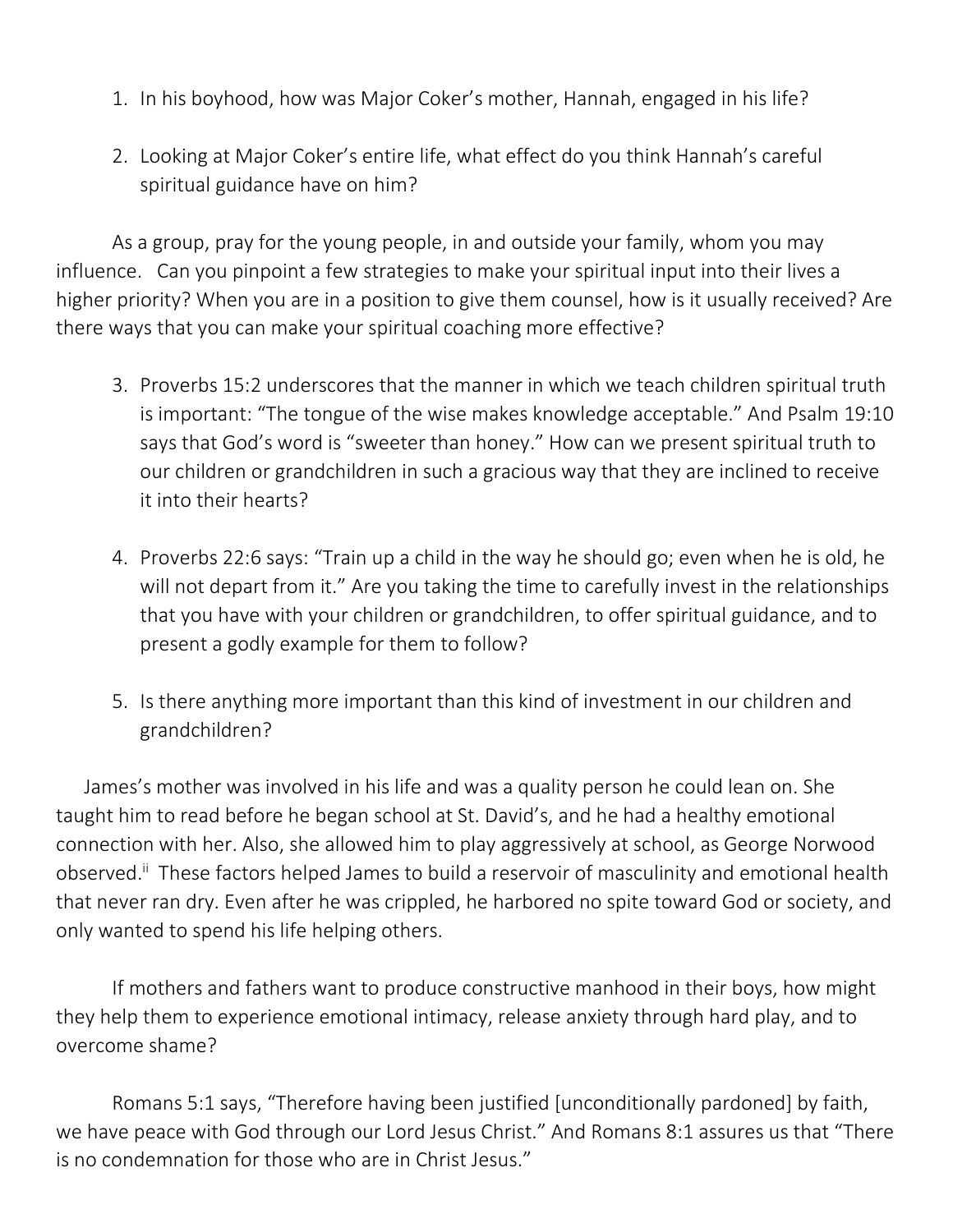6. How do these passages address the issue of removing shame? How can we make God's forgiveness and acceptance real to our children? Are we reflecting these qualities of grace and mercy to them?

Girls have the same need for emotional intimacy and freedom from shame.

7. What roles can mothers, grandmothers, and women in general play to make sure the girls in their lives are anchored in emotionally healthy ways?

We will not always see immediate results. Encourage members of the group to share a story or two from their own experience about how God honored their faithfulness in this area, many years after their words had been spoken, their example had been set, and their prayers had been prayed. These stories of eventual victory will encourage other women in the group who may feel that their influence has been less than effective.

The Major, Sue, and the early Coker College staff wanted to preserve what was feminine. Read the following passages together:

- $\blacksquare$  1 Samuel 25
- $\blacksquare$  Fsther 4:15-16
- $\blacksquare$  Proverbs 31:10-31
- Ephesians 5:22-24,33 (Just so you know, the husbands also get the verses on their duties in Ephesians 5:25-33 in the men's questions)
- Titus 2:3-5, which we'll go ahead and write out here:

"Older women likewise are to be reverent in their behavior, not malicious gossips nor enslaved to much wine, teaching what is good, so that they may encourage the young women to love their husbands, to love their children, *to be* sensible, pure, workers at home, kind, being subject to their own husbands, so that the word of God will not be dishonored."

Based on these Bible verses, what attributes do you see in the scriptural descriptions of women of God?

Using this evidence from the Bible, what attributes do you see in the scriptural descriptions of women of God?

12. How do you think the Bible's view of femininity differ from what the world says?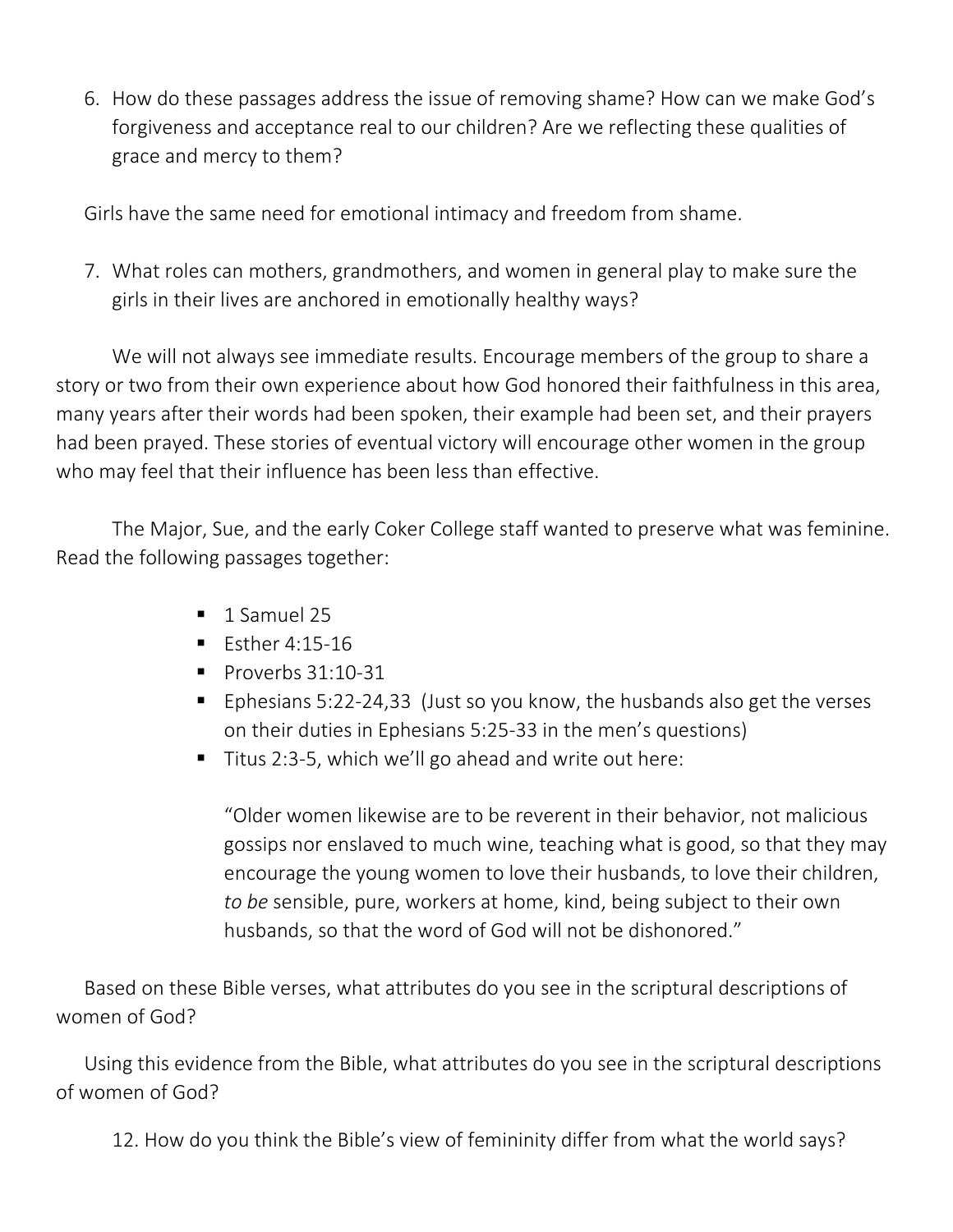Following the example of Jesus, who, after rising from the dead, appeared first to Mary Magdalene (John 20:11-18), the Major made it a priority to meet the needs of the women of his day. In discussing the post-Civil War plight of Southern women, Mrs. Charles Kupfer commented:

[When people] read *Gone with the Wind*, they… realize not only the lack of educational advantages [for] women in this great devastated South…. The hardships that women [had to] endure would have undermined much that was lovely and feminine, but by culture, that feminineness has been preserved [and] their character only enhanced in all of its beauty… How farsighted was the Major when he gave us a college.

- 8. Do you think Mrs. Kupfer and Major Coker were right in wanting to preserve what is feminine?
- 9. What does it mean to you to preserve what is "feminine"?

Hartsville farmer and businessman McIver Williamson regarded Major Coker's commitment to nurture women and promote their educational opportunities as too idealistic, and said that James's generosity towards these ends was foolish. He told him it would be better to start a meat packing plant than to finance a school for women! He exclaimed: "Putting in a female plant! You'd better put in a packing plant and buy these farmers' hogs."

10. How do you think Major Coker's priorities and vision of cultural ideals for women differed from McIver Williamson?

Regarding the progressive elements in his vision of womanhood, Major Coker once said, "Women should be good scientists, for they are close observers." The Major was also in favor of women's suffrage. The Nineteenth Amendment, which gave women the right to vote, passed Congress in January of 1920, just eighteen months after Coker passed away.

Taken in the right context, the Bible has some progressive views on women. Ask someone in the group to read Proverbs 31:13-14 aloud.

- 11.What does God's Word say here about the woman of God regarding entrepreneurship, merchandising, and investing?
- 12.. What insights does it give about a Christian mother having a business?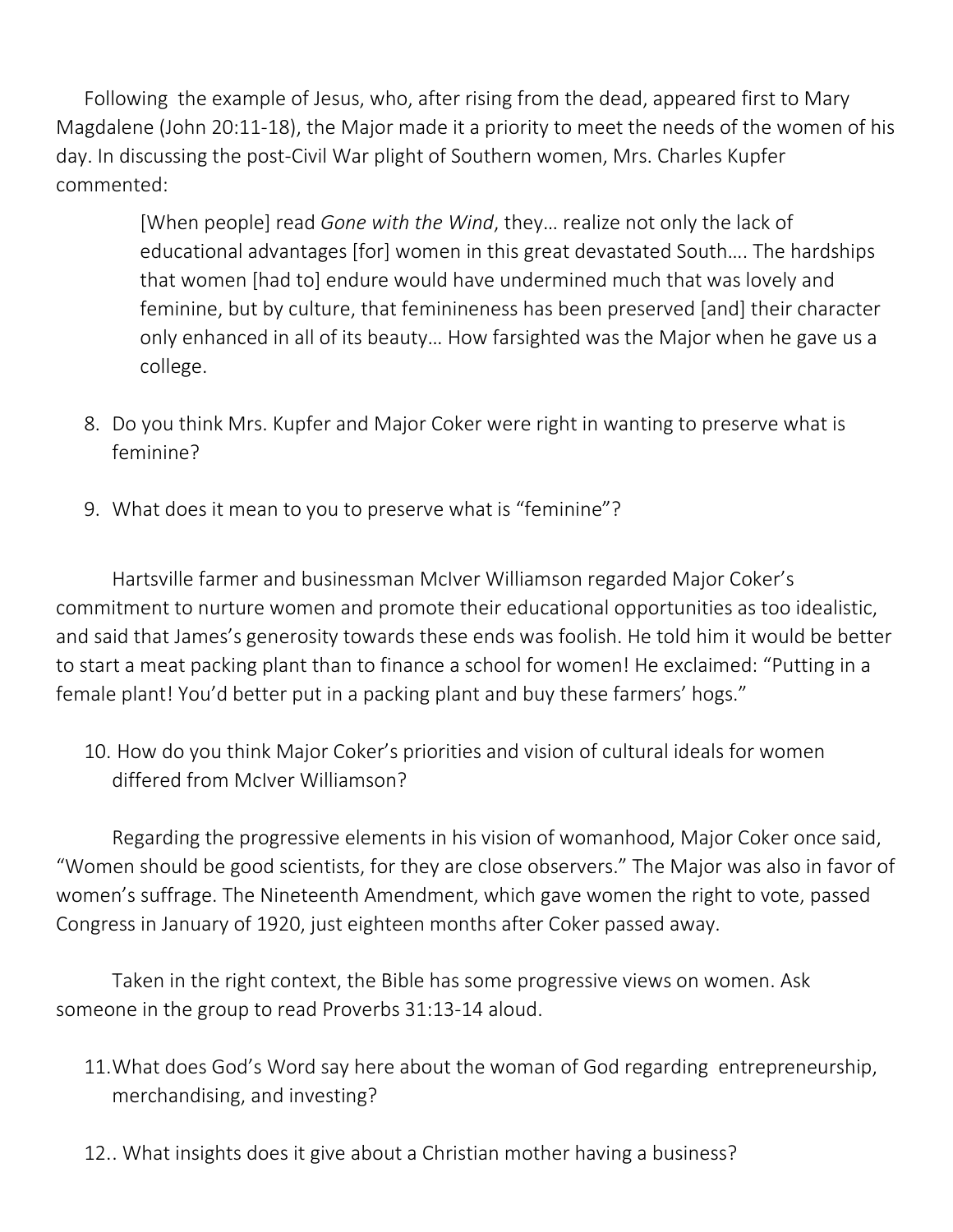In what some call the "post-Christian" world of today, we women receive many conflicting messages regarding our duties at home and our relationships with our husbands. Author and preacher John MacArthur wrote expressed a strong opinion regarding spiritual warfare and society when he wrote:

> For the past several hundred years western society has been bombarded with the humanistic, egalitarian, sexless, classless philosophy that was the dominant force behind the French Revolution. The blurring and even total removal of all human distinctions continues to be masterminded by Satan so as to undermine legitimate, God-ordained authority in every realm of human activity – in government, the family, the school, and even in the church…. This philosophy is self-destructive, because no group of people can live in orderliness and productivity if each person is bent on doing his own will.<sup>iii</sup>

13. What are your thoughts on John MacArthur's assessment of the attack on the authority structures in our society, including marriage?

Before proceeding further, please know that in the corresponding men's questions, the men are also being challenged regarding their roles in the home, including the command to love their wives unconditionally and sacrificially, as Major Coker did.

- 14.What do you think Sue Coker might have said about the Biblical instruction on marriage of a wife adapting to her husband (Titus 2:4-5), respecting him, and submitting to his leadership (Ephesians 5:22-33)?
- 15.When the Apostle Paul said to "preach the word, be ready in season and out of season" (2 Timothy 4:2), what do you think he meant regarding God's truth and the trends of society?
- 16.Do you think a wife should try to complement her husband, seek her own individualized success, or a combination? Why?
- 17.Do you think that complementing one's husband looks the same in every marriage? Why or why not?

Titus 2:3-5 addresses many issues with women: everything from gossip to wine to husbands. Have all present turn to this passage, and read it aloud in the group,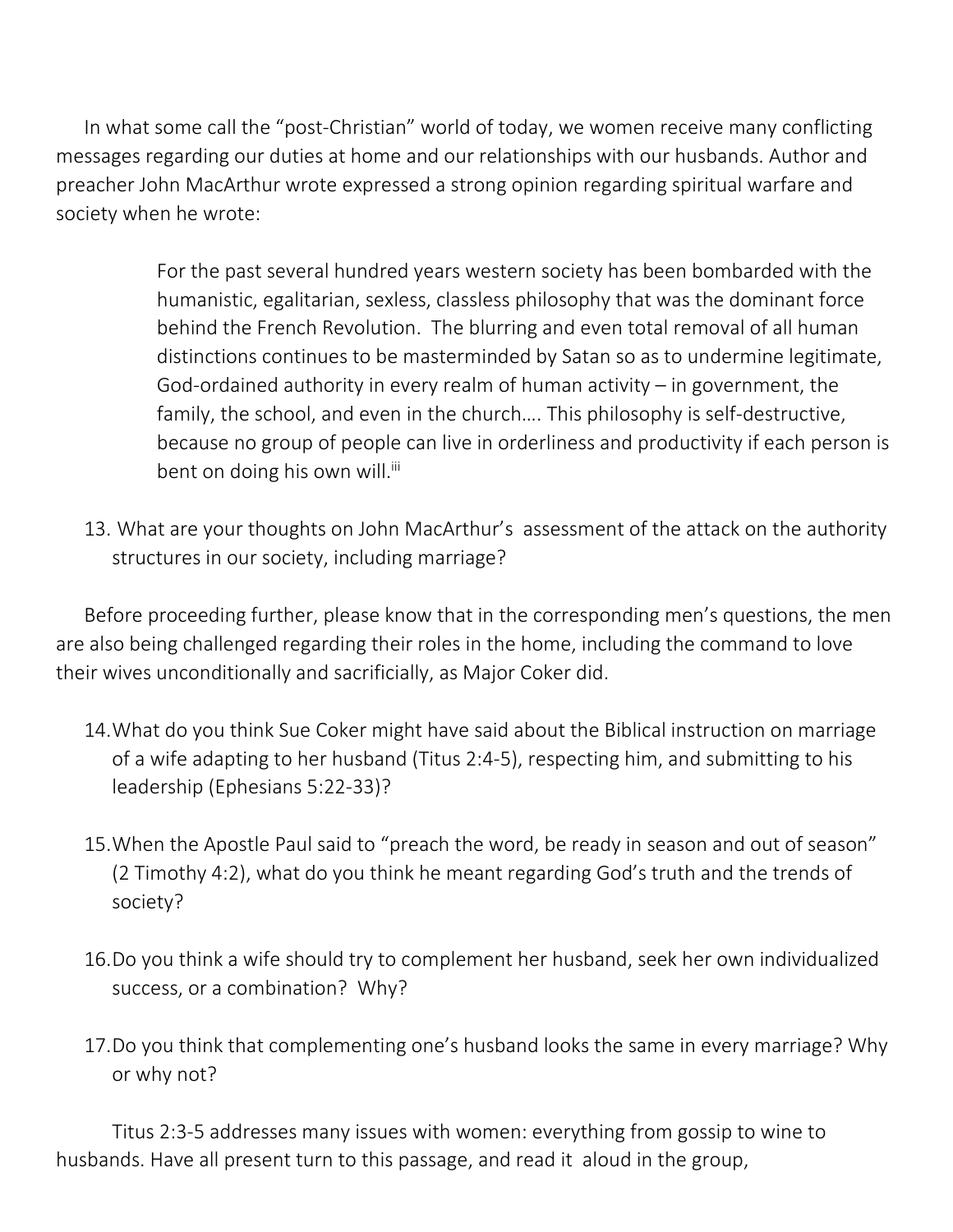- 18. What does Titus 2:3-5 say about the priorities of older women?
- 19. What does it say about the priorities of younger women?
- 20. As women, we do not live in a vacuum. Our values have been shaped by many factors: family, peers, history, nationality, culture, and, of course, scripture. Which of these influences should carry the most weight for a woman of God?

How are we doing regarding the priorities that Titus addressed? How can we improve? Discuss this question in relation to trends in our society and as a set of values you live by among your circle of friends.

21.Ephesians 5:33 says: "The wife must see to it that she respects her husband." Do you praise your husband in front of the children? Do you honor him with your actions and your choices in their presence? If you disagree with him on a particular issue, do you agree with him in public, or before the children, then wait until you are in private to voice any disagreements?

Regarding sexual purity, 1 Thessalonians 4:3 admonishes us: "For this is the will of God, your sanctification; that is, that you abstain from sexual immorality." The Major's wife, Sue Coker, stayed morally pure her whole life, focusing entirely on her life mission. She left the world a shining example of a great Christian testimony. Presbyterian pastor Eugene T. Peterson said, "The Christian life is a long obedience in the same direction."

- 22.What is your specific plan for staying morally pure all your life?
- 23. What are your verbal, emotional, and spatial boundaries when it comes to the men you know? If you don't yet have any boundaries, discuss this with your Christian sisters, and create some limits right now. It is especially powerful when you choose a small handful of friends among whom you can be mutually accountable in this area, bonding over your choice to keep these limits and praying for one another.

In keeping with Titus 2:3-5, Sue Coker mentored young ladies in meaningful Christian service. She was not one of those Christians who punts when it comes to mercy ministries and social justice. She carried out 1 Timothy 2:10, which encourages us to clothe themselves "with good works, as befits women making a claim to godliness." Mrs. J. F. Ousley said, "Mrs. Coker would plan a sewing bee where she would furnish material, letting the girls help to make